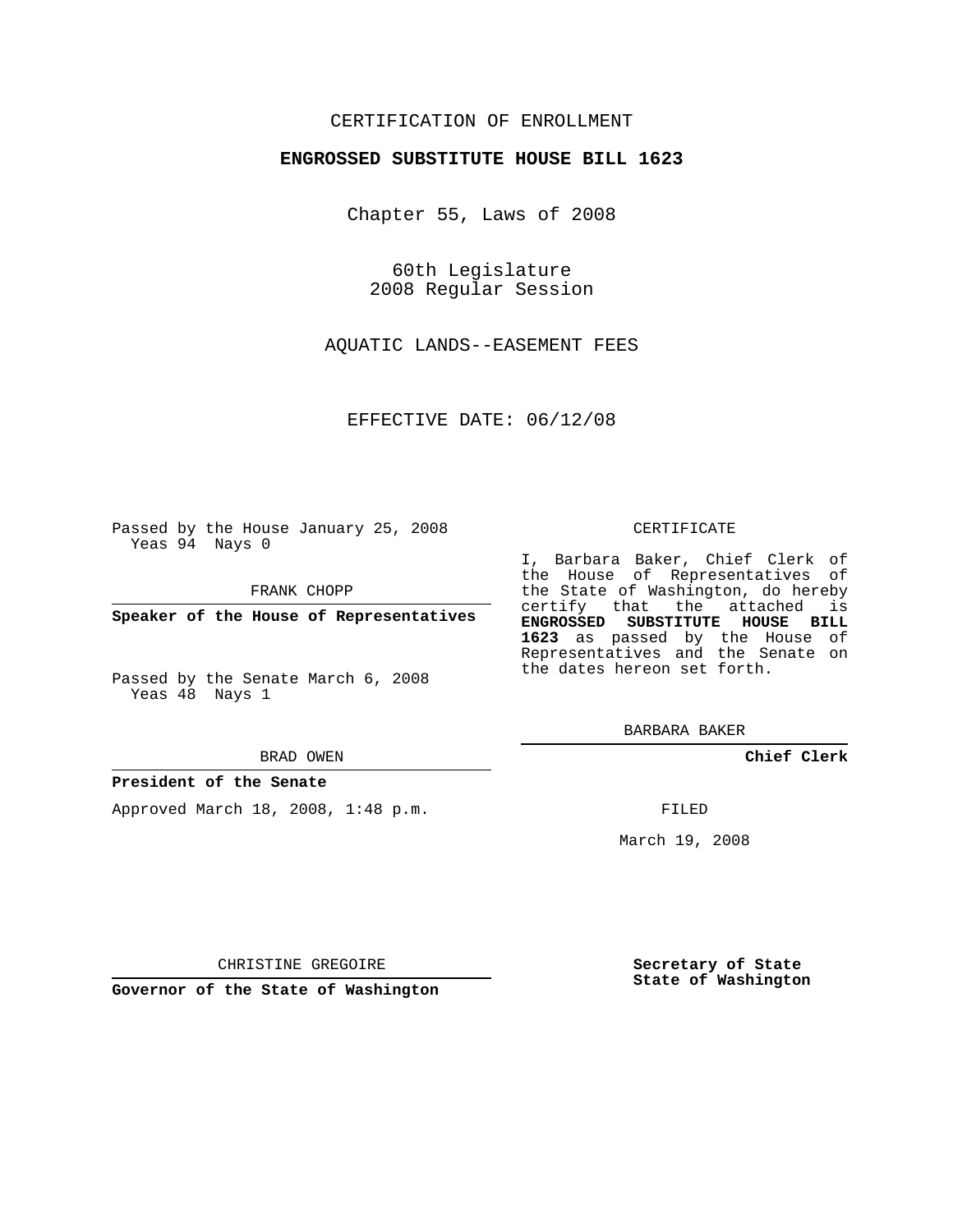# **ENGROSSED SUBSTITUTE HOUSE BILL 1623** \_\_\_\_\_\_\_\_\_\_\_\_\_\_\_\_\_\_\_\_\_\_\_\_\_\_\_\_\_\_\_\_\_\_\_\_\_\_\_\_\_\_\_\_\_

\_\_\_\_\_\_\_\_\_\_\_\_\_\_\_\_\_\_\_\_\_\_\_\_\_\_\_\_\_\_\_\_\_\_\_\_\_\_\_\_\_\_\_\_\_

Passed Legislature - 2008 Regular Session

## **State of Washington 60th Legislature 2008 Regular Session**

**By** House Committee on Technology, Energy & Communications (originally sponsored by Representative Morris)

READ FIRST TIME 02/20/07.

 1 AN ACT Relating to setting fees for utility easements on state- 2 owned aquatic lands; and amending RCW 79.110.230 and 79.110.240.

3 BE IT ENACTED BY THE LEGISLATURE OF THE STATE OF WASHINGTON:

 4 **Sec. 1.** RCW 79.110.230 and 2005 c 155 s 216 are each amended to 5 read as follows:

 (1) The use of state-owned aquatic lands for public utility lines owned by a governmental entity shall be granted by an agreement, permit, or other instrument if the use is consistent with the purposes of RCW 79.105.010, 79.105.030, 79.105.050, 79.105.210, 79.105.400, and 79.130.070 and does not obstruct navigation or other public uses. The 11 department may recover only its ((reasonable direct)) administrative costs incurred in processing and approving the request or application, 13 and reviewing plans for construction of public utility lines as 14 determined under RCW 79.110.240. ((For purposes of this section, "direct administrative costs" means the cost of hours worked directly on an application or request, based on salaries and benefits, plus 17 travel reimbursement and other actual out-of-pocket costs. Direct)) 18 Administrative costs recovered by the department must be deposited into the resource management cost account.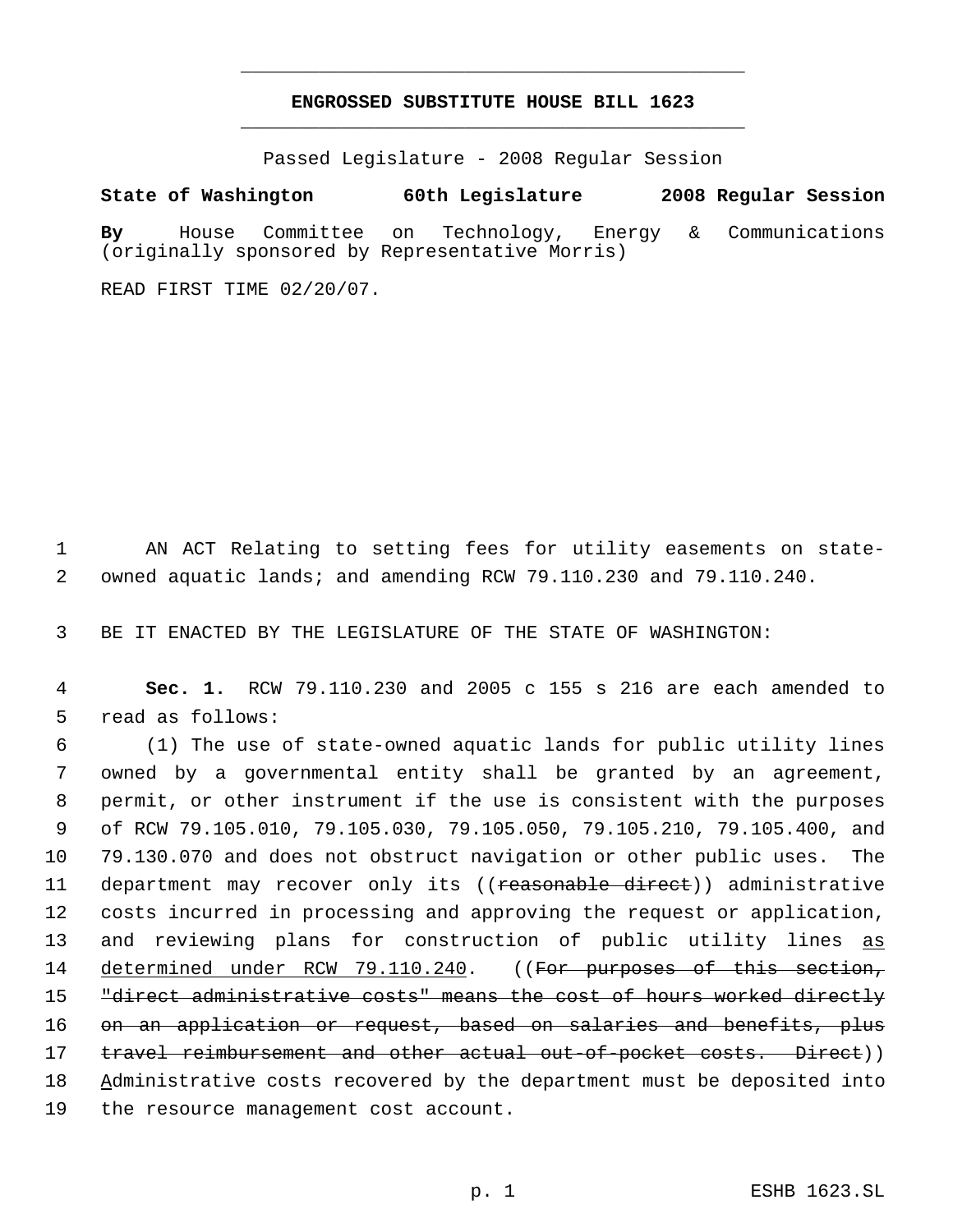(2) The use of state-owned aquatic lands for local public utility lines owned by a nongovernmental entity will be granted by easement if the use is consistent with the purpose of RCW 79.105.010, 79.105.030, 79.105.050, 79.105.210, 79.105.400, and 79.130.070 and does not obstruct navigation or other public uses. The total charge for the easement will be determined under RCW 79.110.240.

 (3) Nothing in this section limits the ability of the department to obtain payment for commodity costs, such as lost revenue from renewable resources, resulting from the granted use of state-owned aquatic lands for public utility lines.

 **Sec. 2.** RCW 79.110.240 and 2005 c 155 s 162 are each amended to read as follows:

 (1) Until July 1, ((2008)) 2017, the charge for the term of an 14 easement granted under RCW ((79.105.220(2))) 79.110.230(2) will be determined as follows and will be paid in advance upon grant of the easement:

 (a) Five thousand dollars for individual easement crossings that are no longer than one mile in length;

 (b) Twelve thousand five hundred dollars for individual easement crossings that are more than one mile but less than five miles in length; or

 (c) Twenty thousand dollars for individual easement crossings that are five miles or more in length.

 (2) The charge for easements under subsection (1) of this section must be adjusted annually by the rate of yearly increase in the most recently published consumer price index, all urban consumers, for the Seattle-Everett SMSA, over the consumer price index for the preceding year, as compiled by the bureau of labor statistics, United States department of labor for the state of Washington rounded up to the nearest fifty dollars.

31 (3) The term of the easement is thirty years or a period of less than thirty years if requested by the person or entity seeking the easement.

 (4) In addition to the charge for the easement under subsection (1) 35 of this section, the department may recover its ((reasonable direct)) administrative costs incurred in receiving an application for the easement, approving the easement, and reviewing plans for and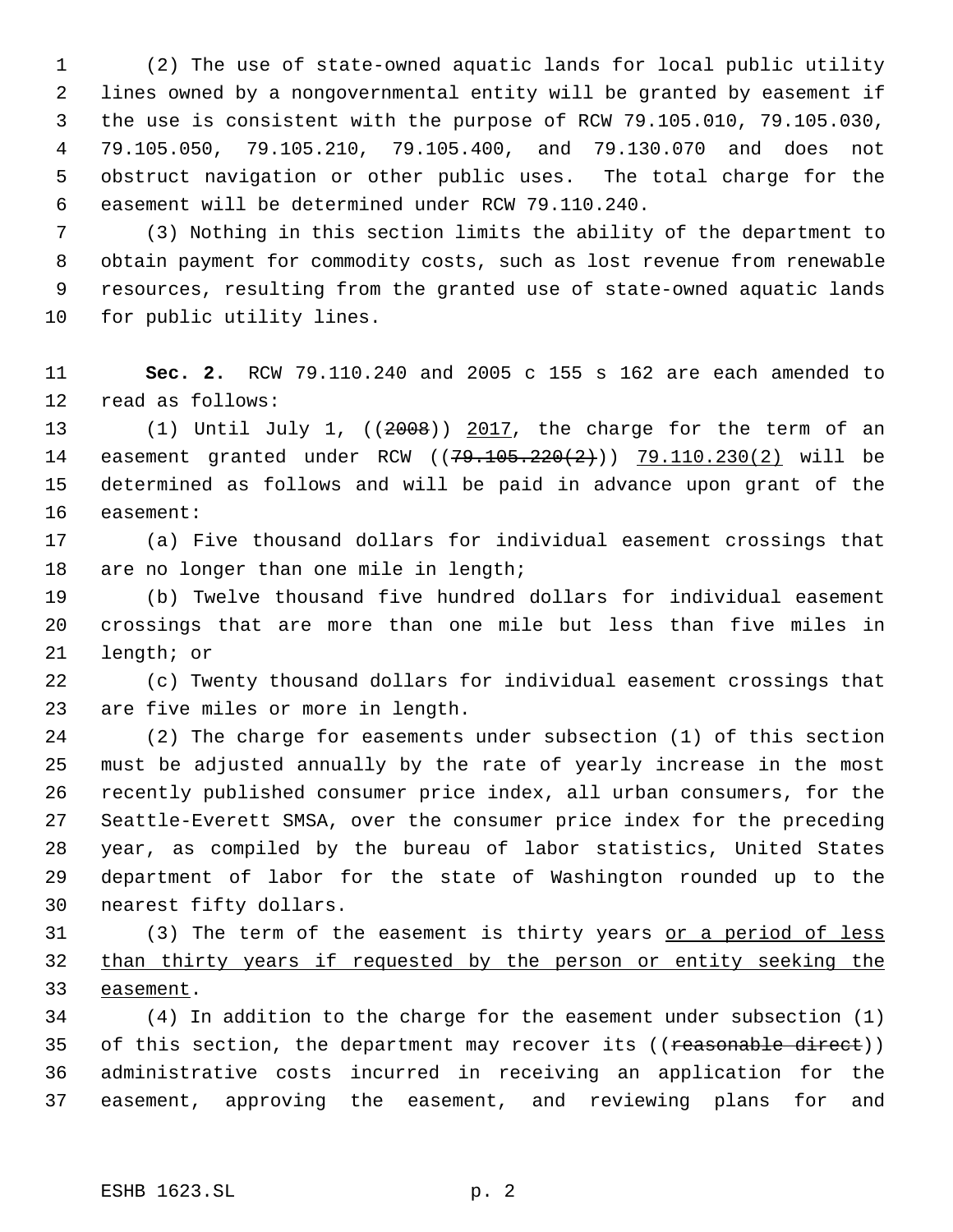construction of the public utility lines. For the purposes of this 2 subsection, "((direct)) administrative costs" ((means the cost of hours worked directly on an application, based on salaries and benefits, plus travel reimbursement and other actual out-of-pocket costs)) is equivalent to twenty percent of the fee for the easement as determined under subsection (1) of this section and adjusted under subsection (2) of this section. For public utility lines owned by a governmental entity, the administrative costs will be calculated based on the length 9 of the easement and the fee that it would be charged if it were subject 10 to the easement charges in this section. When multiple public utility 11 lines are owned by the same entity and are authorized under the same 12 easement, the administrative fee for the easement shall be equal to 13 twenty percent of the easement fee for the single longest public 14 utility line. ((<del>Direct</del>)) Administrative costs recovered by the department must be deposited into the resource management cost account. 16 (5) Applicants under RCW ((79.105.220(2))) 79.110.230(2) providing a residence with an individual service connection for electrical, natural gas, cable television, or telecommunications service are not required to pay the charge for the easement under subsection (1) of this section but shall pay administrative costs under subsection (4) of this section.

 (6) A final decision on applications for an easement must be made within one hundred twenty days after the department receives the completed application and after all applicable regulatory permits for the aquatic easement have been acquired. This subsection applies to applications submitted before June 13, 2002, as well as to applications submitted on or after June 13, 2002. Upon request of the applicant, the department may reach a decision on an application within sixty days and charge an additional fee for an expedited processing. The fee for 30 an expedited processing is ((the greater of:  $(a)$ )) ten percent of the 31 combined total of the easement charge and ((direct)) administrative 32 costs( $(i - or (b)$  the cost of staff overtime, calculated at time and one-33 half, associated with the expedited processing)).

 (7) By December 31, 2016, the legislature shall review the granting of easements on state-owned aquatic lands under this chapter and determine whether all applications for easements are processed within 37 one hundred twenty days for normal processing of applications and sixty